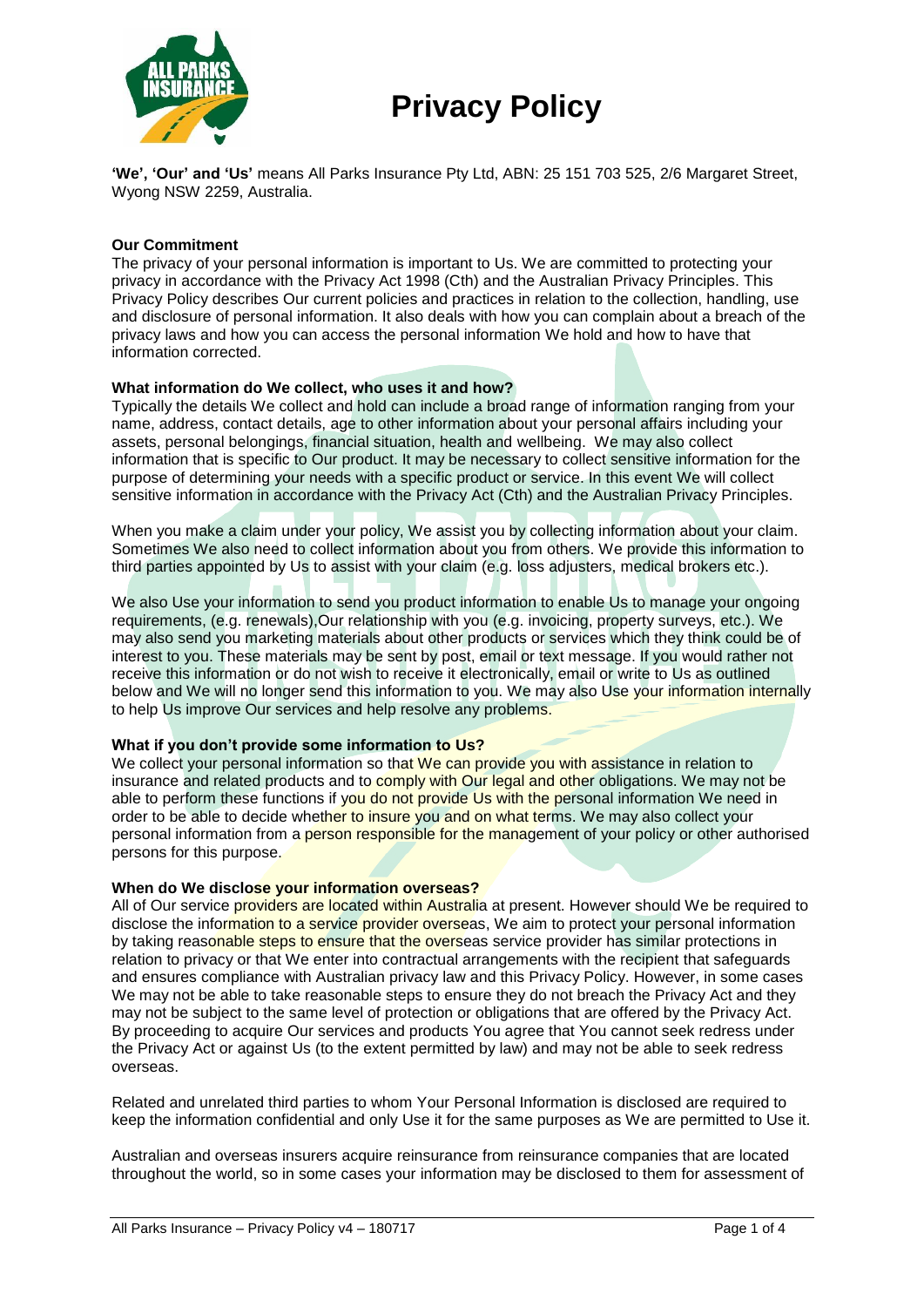risks and in order to provide reinsurance to your insurer. We do not make this disclosure, this is made by the insurer (if necessary) for the placement for their reinsurance program.

# **How do We hold and protect your information?**

We strive to maintain the reliability, accuracy, completeness and currency of the personal information We hold and to protect its privacy and security. We keep personal information only for as long as is reasonably necessary for the purpose for which it was collected or to comply with any applicable legal or ethical reporting or document retention requirements.

We hold the information We collect from you initially in a working file, which when completed is electronically imaged and stored, after which any paper is destroyed in Our onsite shredder. In some cases, your file is archived and sent to an external data storage provider for a period of time. We only Use storage providers located in Australia who are also regulated by the Privacy Act.

We ensure that your information is safe by protecting it from unauthorised access, modification and disclosure. We maintain physical security over Our paper and electronic data and premises, by using locks and security systems. We also maintain computer and network security; for example, We use firewalls (security measures for the Internet) and other security systems such as user identifiers and passwords to control access to computer systems where your information is stored.

# **Will We disclose the information We collect to anyone?**

We do not sell, trade, or rent your personal information to others.

We may need to provide your information to contractors who supply services to Us, e.g. to handle mailings on Our behalf, external data storage providers or to other companies in the event of a corporate sale, merger, re-organisation, dissolution or similar event. However, We will take reasonable measures to ensure that they protect your information as required under the Privacy Act.

We may provide your information to others if We are required to do so by law, you consent to the disclosure or under some unusual other circumstances which the Privacy Act permits.

### **How can you check, update or change the information We are holding?**

Upon receipt of your written request and enough information to allow Us to identify the information, We will disclose to you the personal information We hold about you. We will also correct, amend or delete any personal information that We agree is inaccurate, irrelevant, out of date or incomplete.

If you wish to gain access to your personal information or you want Us to correct or update it please contact Us during business hours.

We do not charge for receiving a request for access to personal information or for complying with a correction request. Where the information requested is not a straightforward issue and will involve a considerable amount of time then a charge will need to be confirmed for responding to the request for the information.

In some limited cases, We may need to refuse access to your information, or refuse a request for correction. We will advise you as soon as possible after your request if this is the case and the reasons for Our refusal.

For example, We may refuse access where:

 $\Box$  the information may have an unreasonable impact on the privacy of others;

 $\Box$  the request is frivolous or vexatious;

 $\Box$  the information relates to existing or anticipated legal proceedings;

 $\Box$  the information would reveal Our intentions in relation to negotiations in such as way as to prejudice those negotiations.

#### **If We deny you access We will let you know why**

Where providing access would reveal evaluative information in connection with a commercially sensitive decision-making process, We will provide an explanation for the decision rather than direct access to the information. For access to complex or Sensitive Information or more detailed requests for access to your Personal Information, for example, access to information that is archived, We may require you to place your request in writing and charge you a fee for Our reasonable costs of retrieving and supplying the information to you. In all cases you will be asked to verify who you are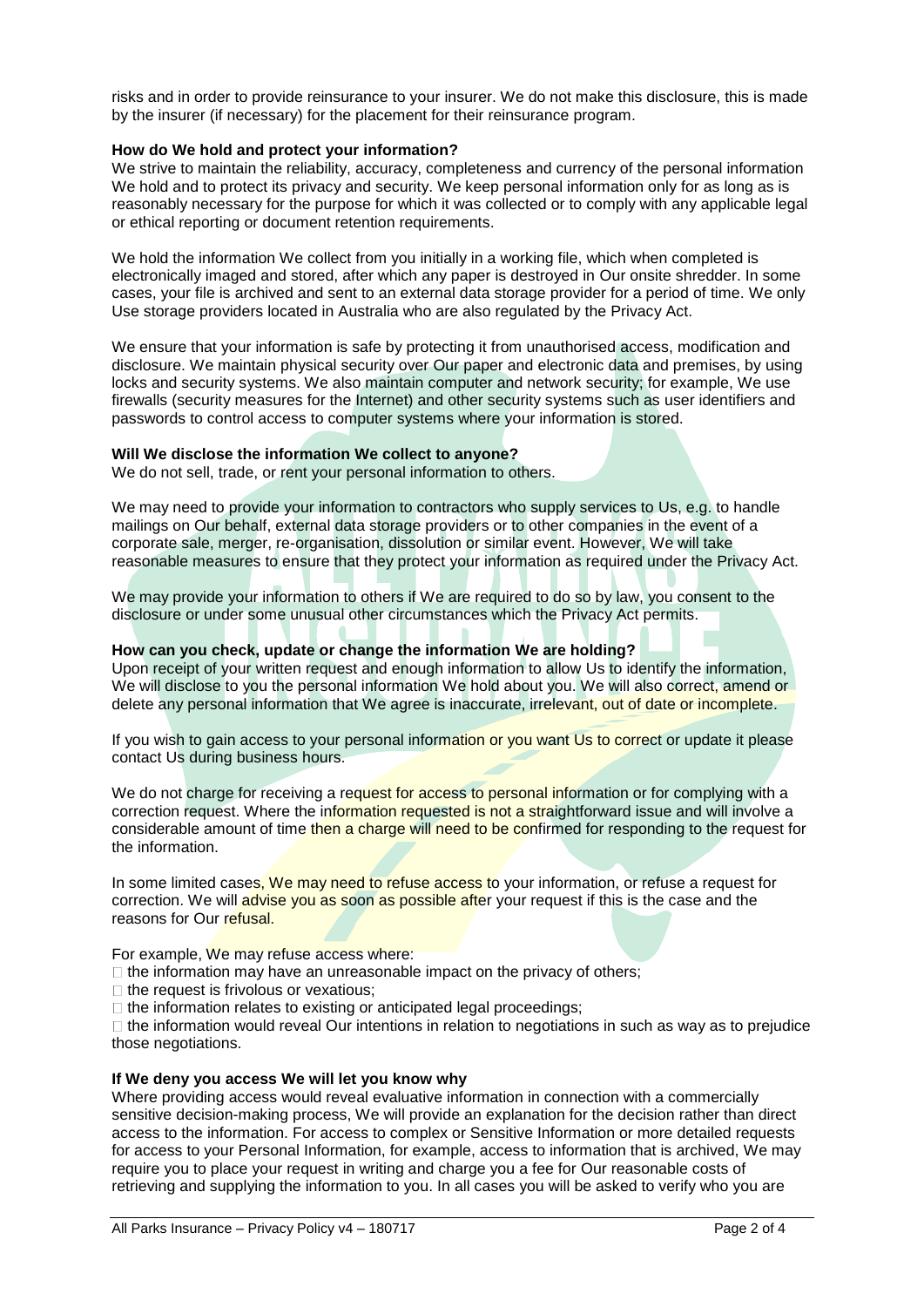before your Personal Information is provided. All requests for Personal Information will be handled in a reasonable period of time.

### **Website information and content** (www.allparks.com.au)

The information provided on Our Website does not cover all aspects of the law on the relevant subject matter. Professional advice should be sought before any action is taken based upon the matters described and discussed on this site.

To the extent permitted by law, We make no representations about the suitability of the content of this site for any purpose. All content is provided without any warranty of any kind. We disclaim all warranties and conditions with regard to the content, including but not limited to all implied warranties and conditions of fitness for a particular purpose, title and non-infringement.

We will not be liable for any damages or injury caused by, including but not limited to, any failure of performance, error, omission, interruption, defect, delay in operation of transmission, computer virus, or line failure. To the extent permitted by law We will not be liable for any damages or injury, including but not limited to, special or consequential damages that result from the Use of, or the inability to Use, the materials in this site.

We believe the content of this site to be accurate, complete and current; however there are no warranties as to the accuracy, completeness or currency of the content. It is your responsibility to verify any information before relying on it. The content of this site may include technical inaccuracies or typographical errors.

We reserve the right to modify the content of this site from time to time.

**Anonymous data –** We Use technology to collect anonymous information about the Use of Our Website, for example when you browse Our Website Our service provider logs your server address, the date and time of your visit, the pages and links accessed and the type of browser Used. It does not identify you personally and We only Use this information for statistical purposes and to improve the content and functionality of Our Website, to better understand Our clients and markets and to improve Our services.

**Cookies –** In order to collect this anonymous data We may Use "cookies". Cookies are small pieces of information which are sent to your browser and stored on your computer's hard drive. Sometimes they identify Users where the Website requires information to be retained from one page to the next. This is purely to increase the functionality of the site. Cookies by themselves cannot be Used to discover the identity of the User. Cookies do not damage your computer and you can set your browser to notify you when you receive a cookie so that you can decide if you want to accept it. Once you leave the site, the cookie is destroyed and no personal or other information about you is stored.

**Forms** - Our Website allows visitors to submit information via Self-Service forms (Claim Forms, Employment and Contact request). The information submitted via the Forms is **not** encrypted – an option is available for claim forms to be downloaded in PDF format for faxing. Should you be concerned about confidentiality of the claim information, this would be the recommended method.

Information collected via on-line forms is sent to Our offices via EMAIL (not encrypted) and is also stored on a database which is accessible by All Parks Insurance staff only (password protected).

We also Use your information to send you requested product information and promotional material and to enable Us to manage your ongoing requirements, such as renewals and Our relationship with you, including invoicing, client surveys etc.

We may occasionally notify you via direct marketing about new services and special offers, events or articles We think will be of interest to you. We may send you regular updates by email or by post on insurance matters. If you would rather not receive this information or do not wish to receive it electronically, email or write to Us Using the contact details below.

We may Use your information internally to help Us improve Our services and help resolve any problems.